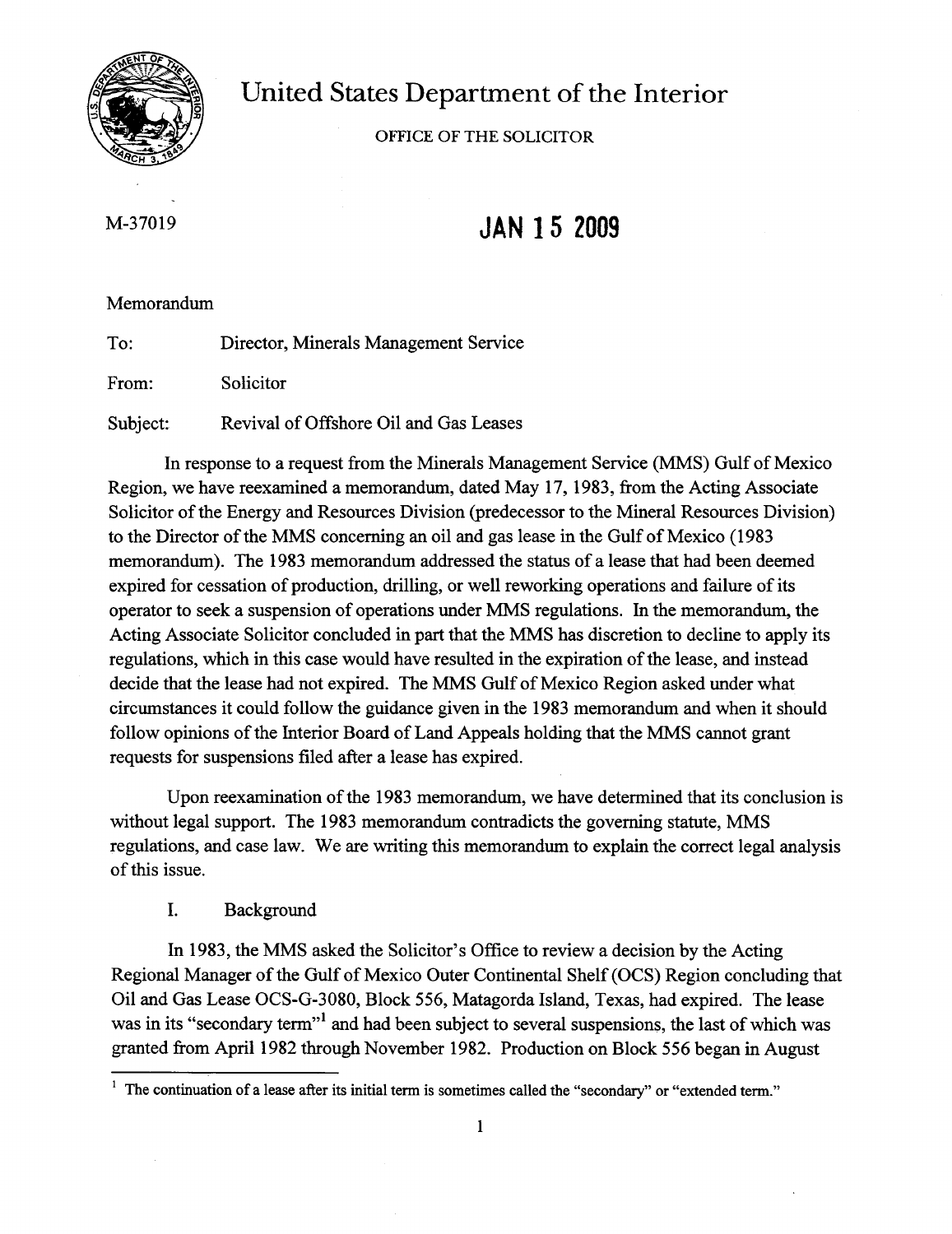1982 and continued until late-September 1982. The operator then performed a workover on one of the wells on the block, completing it on October 21, 1982. Although the operator continued to drill wells on adjacent blocks, nothing happened with respect to Block 556 until the lessees requested another suspension on February 23, 1983. The Acting Regional Manager determined, based on the statute and regulations described below, that the lease on Block 556 expired automatically because the lessees had neither produced oil or gas nor conducted operations on the lease within 90 days of October 21, 1982, the date of the last activity on the lease.

The Acting Regional Manager's conclusion was the result of a straight-forward application of the MMS's governing statute and regulations in effect in 1983. An oil and gas lease issued under the authority of the OCS Lands Act is issued for an initial period, sometimes called the "primary term," of five years or some other period of time, not longer than ten years, where MMS believes a longer period is necessary to encourage exploration and development. 43 U.S.c. § 1337(b)(2)(A) and (B). The lease continues after this initial period as long as oil or gas is produced from the area in paying quantities or drilling or well reworking operations are conducted. 43 U.S.C. § 1337(b)(2). MMS regulations in effect in 1983 amplified the terms of the statute by stating that a lease is

continued in effect by production or by drilling or well reworking operations which are commenced on or before the 90th day after the date of last production or on or before the 90th day after the date of the completion of the last drilling or well reworking operations. No time lapse in drilling or well reworking activities of greater than 90 days shall be deemed to be prompt and efficient unless operations on the lease have been suspended pursuant to  $\S 250.12$  of this part.

30 C.F.R. § 250.35(a) (1983) (a comparable provision is now found at 30 C.F.R. § 250.180(d), but it allows the lessee 180 days, instead of 90 days, to restore operations before the lease will expire). Without production or operations, the only way to avoid expiration of a lease is to receive a suspension. If the MMS grants a suspension, then the term of the lease is extended for a period oftime equal to the period that the suspension is in effect. *See* 30 C.F.R. §250.12(c)(1) (1983). If production or other suspended operations restart during a suspension, the suspension automatically terminates. *See* 30 C.F.R. § 250.12(c)(3) (1983).

In this case, the lease was being held by a suspension until November 1982, but that suspension was automatically terminated by production in August 1982, followed by a workover on one of the wells on the lease. The workover ended on October 21, 1982. The lessee did not perform any qualifying operations and did not seek another suspension until more than 90 days after the workover. Accordingly, the Acting Regional Manager applied the governing statute and regulations and concluded that the lease automatically expired on January 19, 1983, 90 days after the completion of the workover on October 21, 1982.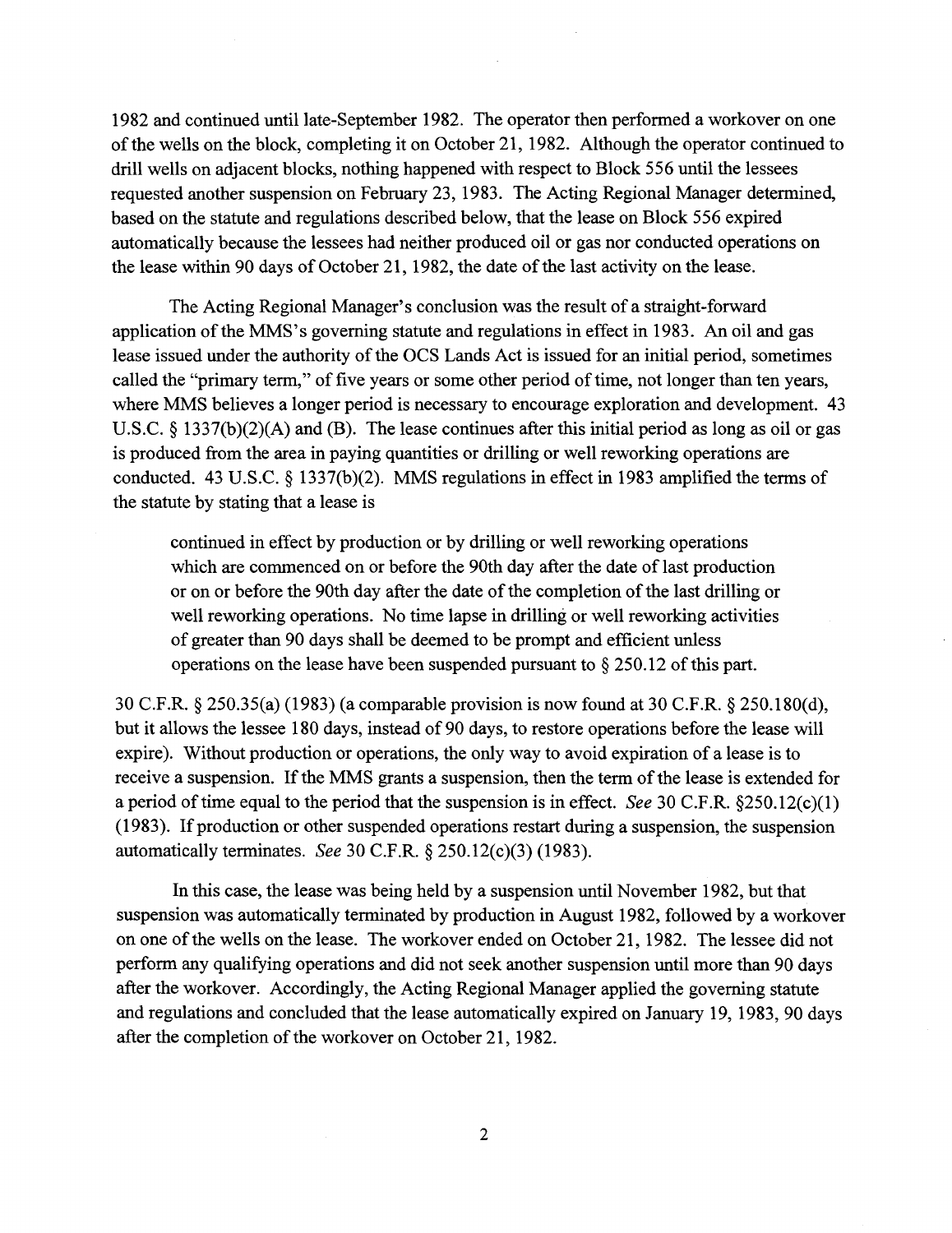#### II. The 1983 Memorandum

In the 1983 memorandum, the Acting Associate Solicitor acknowledged the result dictated by MMS regulations: "when no [suspension of production (SOP)] request was filed within 90 days of completion of the workover, the Department would ordinarily become powerless to act. If a suspension application is not filed prior to the lease expiration, there is nothing in existence for the Department to suspend." 1983 memorandum at 4. The use of the word "ordinarily" foreshadows the memorandum's ultimate conclusion that, despite the regulations, the MMS could revive the lease "because of the extremely unusual circumstances of this case." *See id.* at 12.

The Acting Associate Solicitor recited the following "unusual circumstances":

The operator and lessees of Block 556 have been diligent in their efforts to obtain production from the lease. The block contains two wells which have produced gas in paying quantities. The restrictions of the anchorage and fairway area forced the operator to conduct all drilling activity from the platform on Block 527. The operator was following prudent safety measures by shutting in the wells on Block 556 while drilling on Block 557.

#### *Id.* at 13.

## He continues:

The only error that can be attributed to the operator is that he did not apply for an additional suspension on Block 556 within 90 days. Because the purpose of the 90-day rule is to encourage production, it may contradict a major goal of the statute to hold that the lease had terminated simply because the operator neglected to apply for another suspension. The operator, after all, was making every effort to obtain production not only on Block 556, but on Block 557 as well.

#### *Id.*

The Acting Associate Solicitor also notes that "the primary purpose of the OCSLA and its Amendments is to promote the rapid development of oil and gas." *Id.* at 12. The memorandum states that if the lease is found to have expired,

it may be years before production is resumed, and it is possible that production will never be resumed. In the meantime, the government will lose the opportunity to collect royalties and taxes from production. The nation will lose the benefits of natural gas production called for under the OCS Lands Act. 43 U.S.C. § 1802(2).

3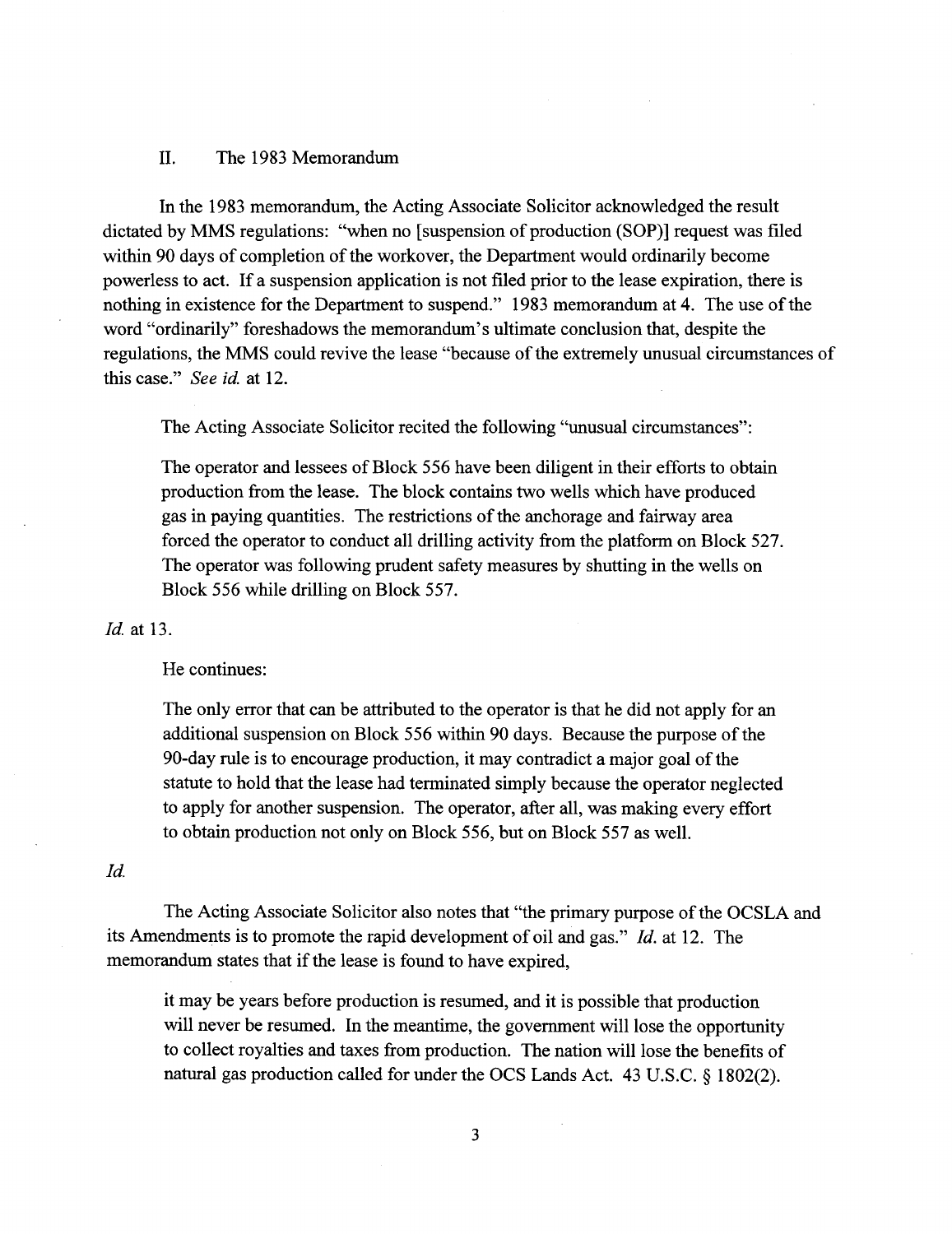*Id.* at 13 (citing the Congressional declaration of purpose that accompanied the 1978 OCS Lands Act Amendments, which declares "the need to make such resources available to meet the Nation's energy needs as rapidly as possible").

The memorandum concludes that,

because of the lessees' diligence in developing the lease, the unusual restrictions faced in the anchorage and fairway area, and the harm to the national interest if this lease is held to have expired, you could lawfully hold that the lessees retain the lease on Block 556. However, if you find that the equities and the national interest require otherwise, then the decision of the Acting Regional Manager must be affirmed.

#### *Id.*

The Acting Associate Solicitor did not invoke any authority for his conclusion that MMS could revive the lease. He seems to have concluded that the MMS had equitable authority to reinstate the lease, or he may have believed the MMS could direct a retroactive suspension in the national interest. We will address both possibilities.

# III. Legal Analysis

The MMS, like all agencies, is bound by its regulations. *Fort Stewart Schools* v. *Federal Labor Relations Auth.,* 495 U.S. 641, 654 (1990) ("It is a familiar rule of administrative law that an agency must abide by its own regulations."). The MMS regulations do not provide for either reinstatement of expired leases or suspensions not requested before a lease has expired. Furthermore, the MMS cannot change its regulations to permit these actions because these actions are not authorized by the OCS Lands Act.

#### *A. Equitable Reinstatement*

The 1983 memorandum advised the MMS that it could avoid applying its regulations and instead grant equitable relief when it deems that the application ofits regulations would hinder oil and gas development, the "primary purpose of the OCSLA." We examine in this opinion whether the MMS has equitable authority to revive a lease.

Federal appeals courts have cautioned that "[a]gency authority may not be lightly presumed." *Michigan* v. *EPA,* 268 F.3d 1075, 1082 (D.C. Cir. 2001). Instead, "[t]he authority of administrative agencies is constrained by the language of the statute they administer." *Texas* v. *United States,* 497 F.3d 491, 500-01 (5<sup>th</sup> Cir. 2007). "To determine whether the agency's action is contrary to law, we look first to determine whether Congress has delegated to the agency the legal authority to take the action that is under dispute." *Michigan,* 268 F.3d at 1081; *see also Texas,* 497 F.3d at 502-503.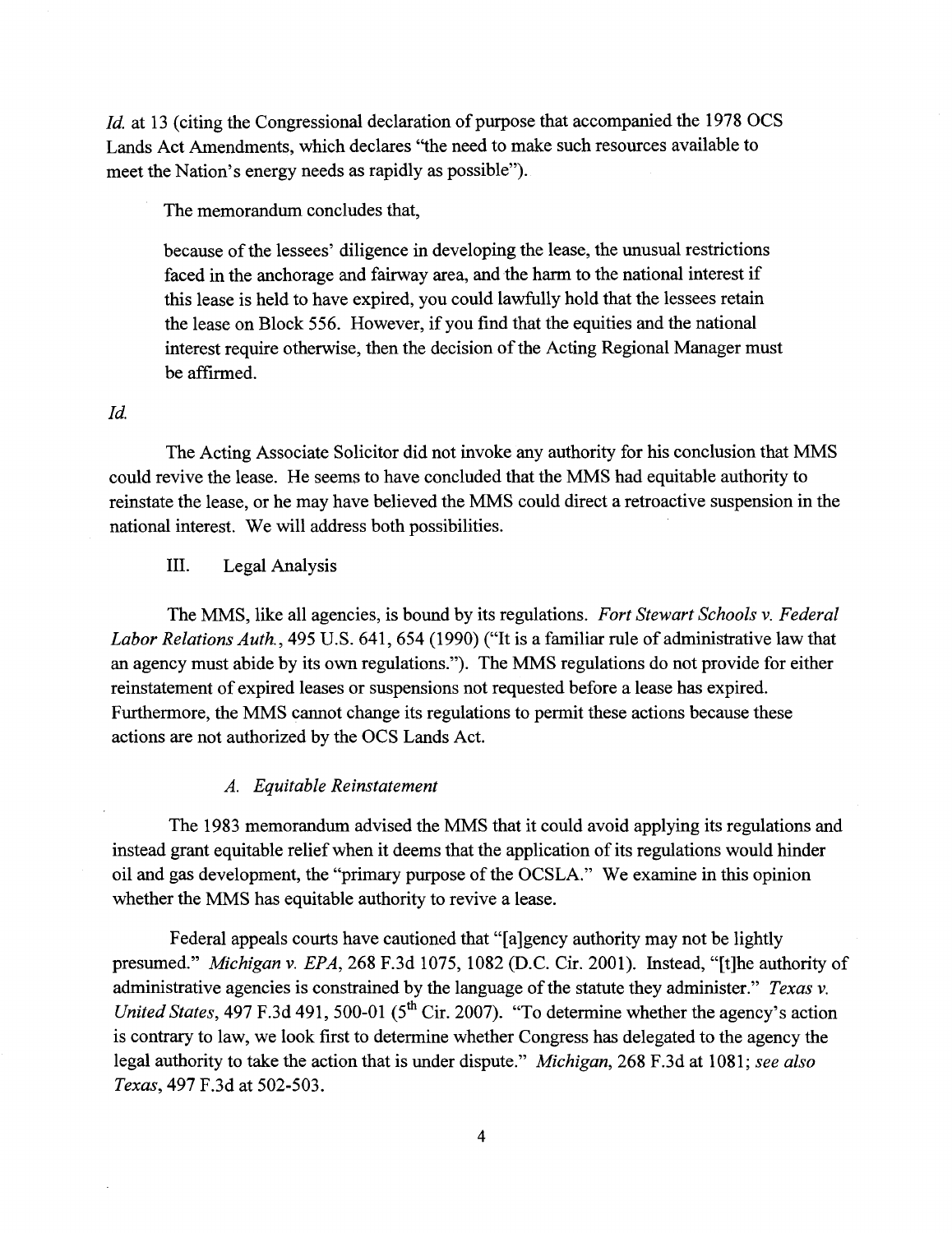The Property Clause of the United States Constitution states that "[t]he Congress shall have Power to dispose of ... Property belonging to the United States." U.S. CONST. art. IV, § 3, cl. 2. Because only Congress is given this authority, Federal agencies may not dispose of Federal property, by lease or otherwise, unless Congress has delegated the power to do so. *See Justheim* v. *McKay,* 229 F.2d 29 (D.C. Cir. 1956) (affirming decision that Congress did not authorize leases of submerged lands in the Mineral Leasing Act of 1920); *Mineral Leasing Act*, M-34985, 60 Interior Dec. 26 (1947) (Congress did not authorize leases of submerged lands in the Mineral Leasing Act of 1920). The only authority the Department of the Interior has to dispose of property on the OCS was delegated to it by Congress in the OCS Lands Act.

The OCS Lands Act authorizes the Secretary of the Interior to grant oil and gas leases on the OCS to the highest responsible qualified bidder by competitive bidding. 43 U.S.C. §  $1337(a)(1)$ . The Secretary must issue the leases for an initial period of five years or some other period of time, not longer than ten years, where a longer period is necessary to encourage exploration and development. 43 U.S.C. § 1337(b)(2)(A) and (B). The lease continues after this initial period as long as oil or gas is produced from the area in paying quantities or drilling or well reworking operations are conducted. 43 U.S.C. § 1337(b)(2). The OCS Lands Act further directs the Secretary to include in the leases provision for suspension of the lease pursuant to 43 U.S.C. § 1334. 43 U.S.C. § 1337(b)(5). Section 1334, in turn, directs the Secretary to prescribe regulations that include provisions for suspensions, which will be discussed in more detail in the next section.

These provisions set the parameters for all oil and gas leases issued on the OCS. Leases may only be extended under the authority of 43 U.S.C. 1337(b)(2), which authorizes a secondary term, or 43 U.S.C. §§ 1334 and 1337(b)(5), which authorize suspensions in certain situations.<sup>2</sup> The OCS Lands Act grants no authority to revive or reinstate leases after they have expired.<sup>3</sup> Without that authorization by Congress in accordance with the Property Clause, the MMS cannot recognize the existence of a lease after its expiration. After a lease expires, further development

<sup>&</sup>lt;sup>2</sup> "Extension" and "suspension" are distinct concepts. An extension lengthens the term of the lease. This happens when a lease enters its secondary term – the term is extended beyond the primary term for as long as oil or gas is produced in paying quantities or drilling or well reworking operations are conducted. A suspension, however, stops the running of the lease term by authorizing an interruption in production or operations. One effect of a suspension is the extension of a lease. *See, e.g.*, 43 U.S.C. § 1334(a) (directing regulations authorizing "the extension of any ... lease affected by suspension ... by a period equivalent to the period ofsuch suspension"); *Amber Resources Co.* v. *United States,* 538 F.3d 1358, 1362 (Fed. Cir. 2008) ("The effect of such a granted suspension is to extend the expiration date ofthe lease"); *Union Pacific Resources,* 149 ffiLA 294,303 (1999) (a suspension extends the lease tenn). The extension resulting from a suspension delays the expiration date of a lease but does not pennit operations for any more days than granted in the original lease; it simply ensures that no time elapses from the lease tenn during the suspension. *See Oil* & *Gas Lease Suspension,* M-36953, 92 Interior Dec. 293, 296 (1985), for a discussion of how an extension resulting from a suspension differs from other lease extensions.

<sup>&</sup>lt;sup>3</sup> The Mineral Leasing Act, which governs onshore oil and gas leasing, authorizes lease reinstatement in certain limited circumstances. 30 U.S.C. § 188. The OCS Lands Act has no comparable provisions.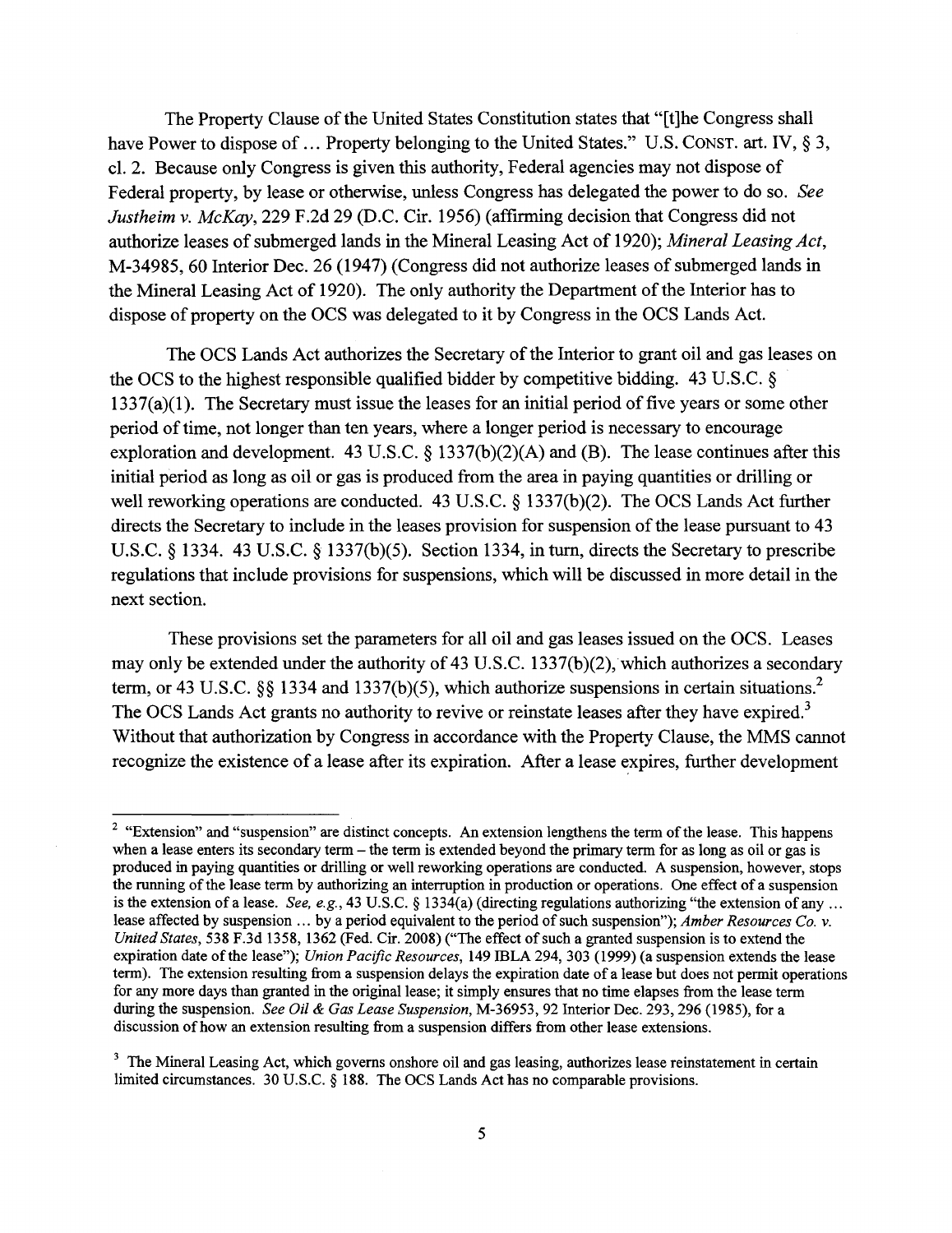on that parcel cannot occur unless it is re-Ieased through competitive bidding as provided in 43 U.S.C. § 1337(a).

In the 1983 memorandum, the Acting Associate Solicitor implied that he was invoking a "national interest" basis for reinstating the lease. He identified the loss of royalties and taxes from production as one of the reasons for his decision, stating that "[t]he nation will lose the benefits of natural gas production called for under the OCS Lands Act." 1983 memorandum at 13. To support this argument, he cited 43 U.S.c. § 1802(2), which is the Congressional declaration of purposes that accompanied the 1978 OCS Lands Act Amendments. This section states that one of the purposes of the amendments is to

preserve, protect, and develop oil and natural gas resources in the Outer Continental Shelf in a manner which is consistent with the need  $(A)$  to make such resources available to meet the Nation's energy needs as rapidly as possible, (B) to balance orderly energy resource development with protection of the human, marine, and coastal environments, (C) to insure the public a fair and equitable return on the resources of the Outer Continental Shelf, and (D) to preserve and maintain free enterprise competition[.]

While the Acting Associate Solicitor argued that the national interest, and therefore the purposes of the OCS Lands Act, would be best served by enabling the most recent lessee to retain the lease and pay royalties and taxes, he ignored the possibility that the expired parcel could be re-Ieased, resulting in receipt of a bonus in addition to future royalties and taxes. But regardless of which result better serves the national interest, the Acting Associate Solicitor failed to explain why this is a proper inquiry in the first place. The statement of purpose does not authorize any action by the Secretary that is not authorized in a substantive provision of the OCS Lands Act and cannot be relied upon as authorization to revive a lease. Even if an agency's governing statute proclaims a laudable goal, an agency is not empowered to do whatever it wishes to pursue it. *See Michigan,* 268 F.3d at 1084 (reminding the Environmental Protection Agency, which administers the Clean Air Act, that "its mission is not a roving commission to achieve pure air or any other laudable goal.").

Furthermore, an agency has no inherent equitable authority to do what is "right" or "fair." In *Kerr-McGee Oil* & *Gas Corp.,* 172 IBLA 195,201 (2007), the Interior Board of Land Appeals noted that, unlike a court of equity, the Board has no equitable authority. Instead, it observed that it "must apply the laws, rules, lease terms, and applicable policies of the Department in deciding cases presented to us and does not sit as a tribunal for meting out equitable relief." *Id.* at 202 n.6 (citation omitted). Similarly, the MMS is limited to the laws, rules, and lease terms applicable to it and cannot effectuate what it deems a fairer result in contravention of those authorities.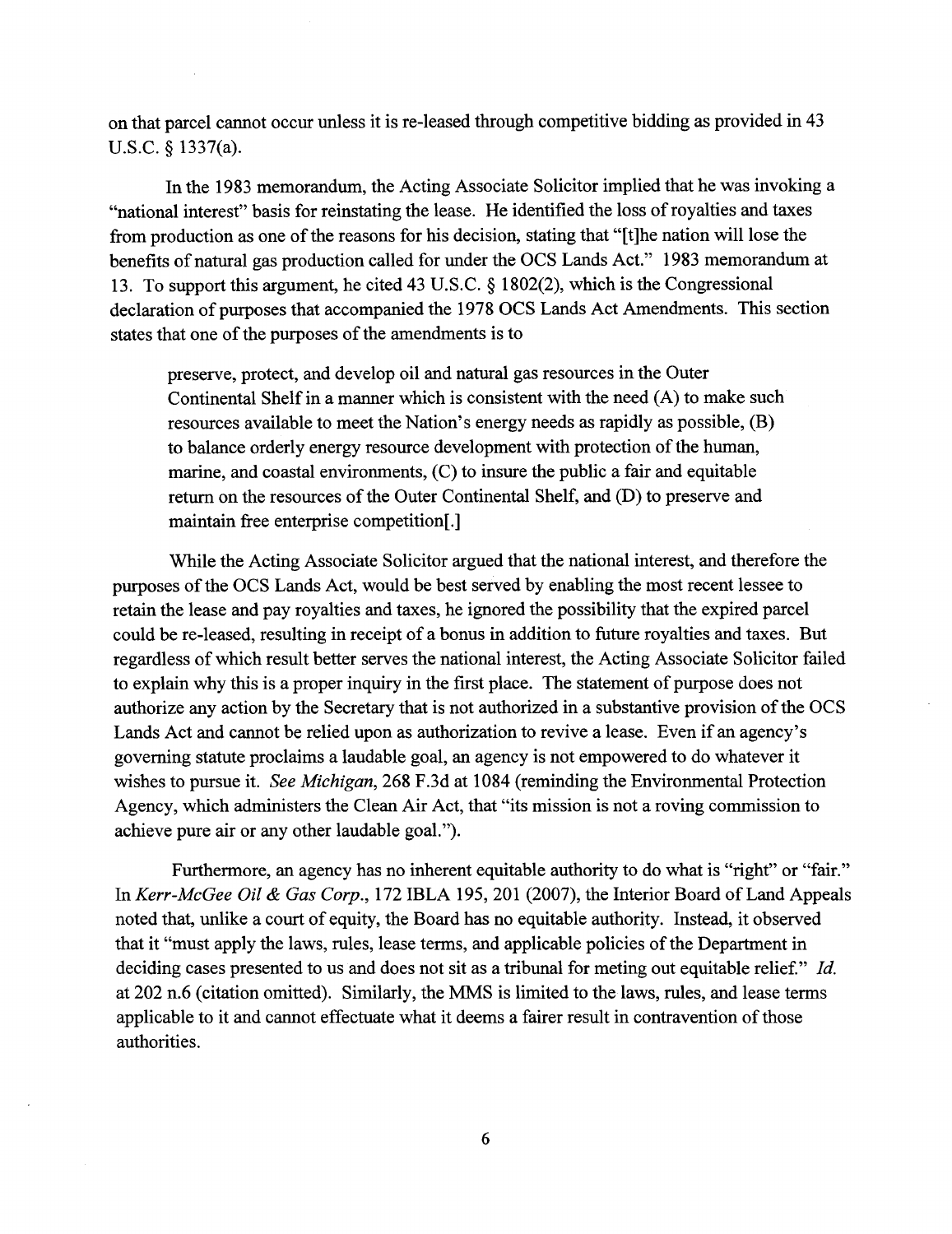The 1983 memorandum notes that the Department had previously ruled that a lease had not expired when there were strong equitable arguments in favor of extending the lease, citing to a memorandum dated December 22, 1975, from the Acting Solicitor to the Director of the Geological Survey regarding Hunt Oil Company Lease OCS 0466, Eugene Island Block 77, Gulf ofMexico. In that case, the Acting Solicitor determined that a regulation in effect at the time was ambiguous about whether a company could apply for approval to conduct operations for drilling or reworking after the 90-day time period specified in 30 C.F.R. § 250.35(a)(1) had elapsed. The Acting Solicitor noted that, for a different lease, the Department had previously granted an application to operate filed by Hunt Oil Company after the expiration of the 90-day period, so he determined that Hunt Oil Company could have reasonably believed that the expiration of the 90-day period did not automatically terminate a lease. Because the Acting Solicitor found the applicable regulation ambiguous, and because the company would have otherwise received inconsistent treatment, he recommended that MMS not cancel the lease.<sup>4</sup> The ambiguous regulation and the company's reliance on its own prior experience with the agency distinguish the Hunt Oil Company case from other cases where a company might seek reinstatement of a lease. Consequently, the Hunt Oil Company case is limited to its facts and cannot legally serve as precedent for other lease reinstatements.

The 1983 memorandum explained that the MMS decision to treat the lease as expired "is the result of a strict application of the regulations; however, on the facts of this case, a strict reading of the rules could run counter to their purpose." 1983 memorandum at 1. While the 1983 memorandum implies there is an option not to strictly apply the MMS regulations, there is no such option. Nothing in the statute, implementing regulations, or case law interpreting those regulations recognizes any authority to ignore those laws in the face of equitable arguments in favor of reviving an expired lease. In fact, when presented with equitable arguments, the Interior Board of Land Appeals has rejected them in favor of the strict application of regulations. *See, e.g., Kerr-McGee Oil* & *Gas Corp.,* 172 IBLA at 201 (noting that even when extraordinary events occur or *force majeure* conditions exist that could prevent a lessee from resuming operations in the time period allowed by regulation, the lessee must apply for a suspension within that time period or the lease will expire.).

## *B. Suspension*

As the Board has stated, "[a]ny request for suspension filed subsequent to the expiration of a lease is simply a request for lease reinstatement." *Harvey* E. *Yates,* 156 IBLA 100, 106 (2001). Nevertheless, because the cases have not uniformly refrained from discussing the issue in the terminology of "retroactive suspensions," we will review the law pertaining to suspensions as well.

<sup>&</sup>lt;sup>4</sup> The Acting Solicitor also recommended that the agency eliminate any ambiguity in the regulations by deleting the section that seemed to allow lessees to apply for approval to conduct drilling or well reworking operations after production has ceased for more than 90 days. That regulation was deleted in 1979. *See* Oil and Gas and Sulphur Operations in the Outer Continental Shelf, 44 Fed. Reg. 61,886 (Oct. 26, 1979).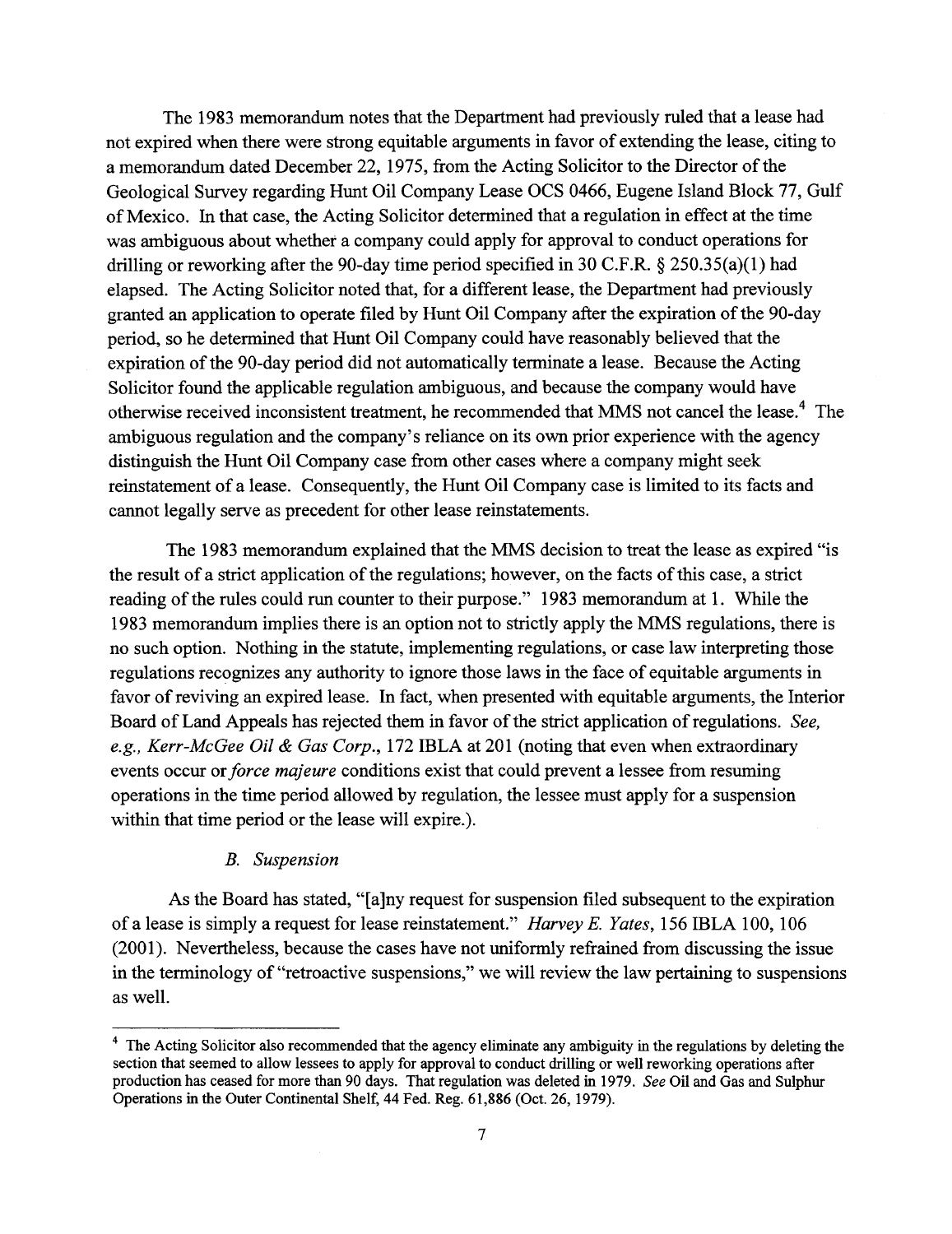As mentioned above, the OCS Lands Act authorizes suspensions that act to extend the lease term in certain situations. The OCS Lands Act directs the Secretary of the Interior to prescribe regulations that include provisions

for the suspension or temporary prohibition of any operations or activity, including production, pursuant to any lease or permit (A) at the request of a lessee, in the national interest, to facilitate proper development of a lease or to allow for the construction or negotiation for use of transportation facilities, or  $(B)$ if there is a threat of serious, irreparable, or immediate harm or damage to life (including fish and other aquatic life), to property, to any mineral deposits (in areas leased or not leased), or to the marine, coastal, or human environment, and for the extension of any permit or lease affected by suspension or prohibition under clause (A) or (B) by a period equivalent to the period of such suspension or prohibition ....

## 43 U.S.C. § 1334(a)(1).

In the situation addressed by the 1983 memorandum, the lessee had requested a suspension over a month after the lease expired. The Acting Associate Solicitor acknowledged that the request was submitted too late to be granted. Citing *Jones-O 'Brien, Inc.,* 85 Interior Dec. 89 (1978), a 1978 onshore case decided under the Mineral Leasing Act, the Acting Associate Solicitor stated, "If a suspension application is not filed prior to the lease expiration, there is nothing in existence for the Department to suspend." 1983 memorandum at 4. Indeed, a number of Interior Board of Land Appeals decisions before and since the 1983 memorandum held that the lessee must submit its request before the lease expires. For example, in *Union Pacific Resources Co.*, 149 IBLA 294, 303 (1999), an offshore case decided under the OCS Lands Act, the Board invalidated a retroactive suspension of an offshore oil and gas lease, explaining that "[i]t is well established that a lease cannot be suspended retroactively unless the request for a suspension is pending before the Department when the lease expires. As has been often stated, unless the request is made before the lease expires, there is nothing in existence which could be suspended. $,5$ 

<sup>5</sup> In *Union Pacific Resources Co.,* the Board interpreted the Des Lands Act and its implementing regulations, but it relied upon seven other Board decisions applying the Mineral Leasing Act (MLA) to onshore oil and gas leases. The Board thus found MLA precedent applicable to cases involving suspensions under the OCS Lands Act, a point it reiterated recently in *ATP Oil* & *Gas Corp.,* 173 IBLA 250,262 (2007) ("the lessee's responsibility for timely action under an MLA lease is no different from that under an OCS [Lands Act] lease."). The legislative history of the DeS Lands Act reveals Congress expected that, through rulemaking, the Department would adopt provisions similar to those of the Mineral Leasing Act, including provisions relating to suspensions, for OCS leases. *See Solicitor's Opinion, M-36927,* 87 Interior Dec. 616, 622 (1980), for a discussion ofthe history ofthe DeS Lands Act. *See also Shell Offshore, Inc.,* 107 IBLA 165, 170-71 (1989); *Exxon Company, USA.,* 156 IBLA 387,399 n.8 (2002).

Among the MLA cases the Board relied upon in *Union Pacific* are *Mobil Producing Texas andNew Mexico, Inc., 99* IBLA 5, 9 (1987) ("Since it is clear from the record in this case no request for suspension of operations was filed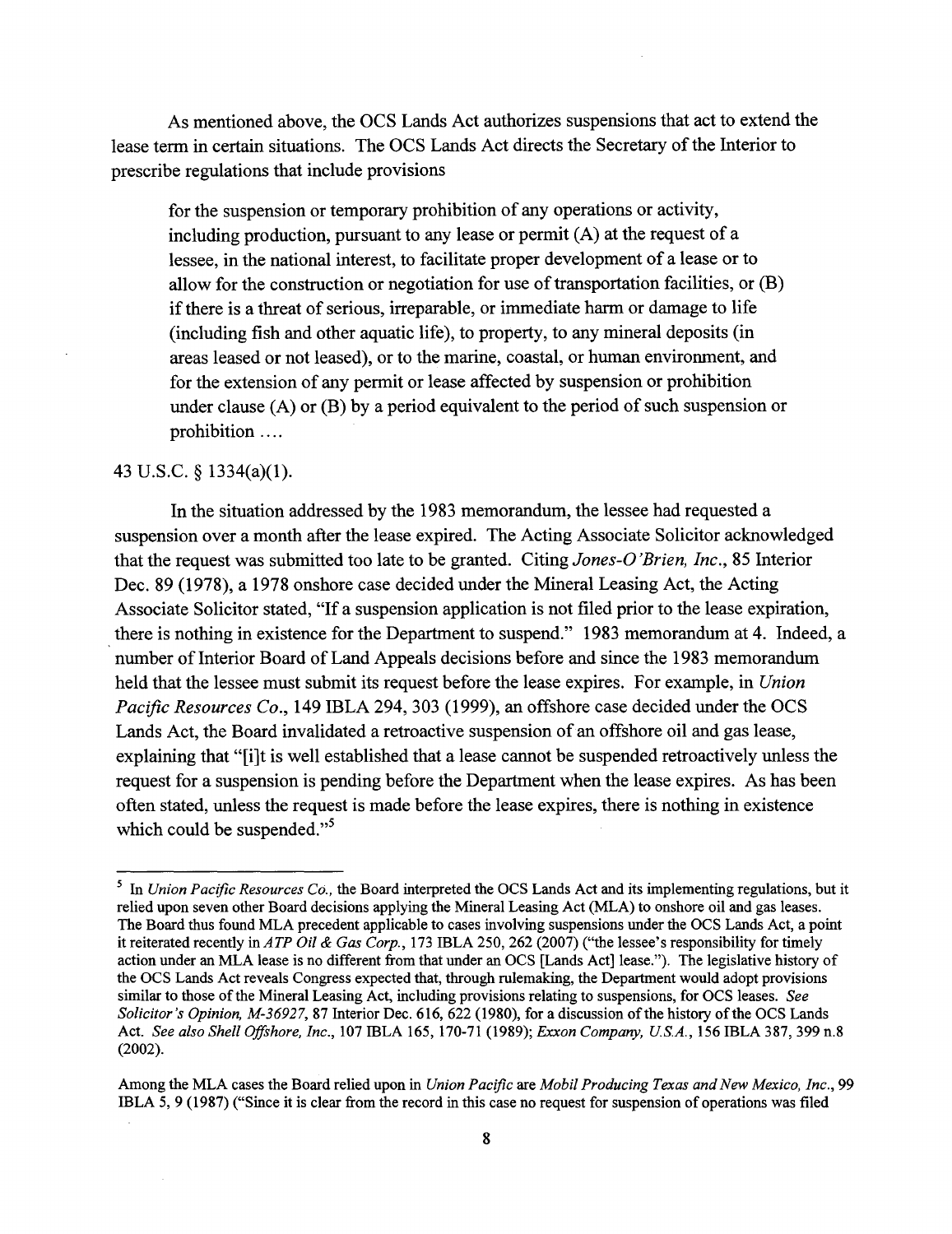After the *Union Pacific* decision, the MMS amended its regulations to specifically require lessees to submit requests for suspensions "before the end of the lease term *(i.e.,* end of primary term, end of the 180-day period following the last leaseholding operation, and end of a current suspension)." 30 C.F.R. § 250.171 (2008). *See* Postlease Operations Safety, 64 Fed. Reg. 72756 (Dec. 28, 1999). Any consideration of requests for suspension filed after the expiration of the lease term would be in violation of MMS regulations.<sup>6</sup>

For the same reasons it is impermissible to grant a request for suspension filed after a lease expired, it would also be impermissible to direct a suspension retroactively.<sup>7</sup> If a lease has already expired, then there is no lease term to suspend. Consequently, directing a retroactive suspension after lease expiration is the same as reinstating a lease. *Harvey E. Yates,* 156 IBLA at 106. As discussed above, lease reinstatements are not authorized by the OCS Lands Act and are therefore invalid under the Property Clause of the Constitution.<sup>8</sup>

 $6\,$  We have found documentation of a retroactive suspension that was granted in 1981 in a letter from Secretary of the Interior Cecil D. Andrus to Mitchell Energy Corporation regarding Lease OCS 092, Offshore Texas (Jan. 8, 1981). In that letter, the lessee's good faith compliance with the agency-approved schedule and the company's reliance on a misleading agency letter, in addition to diligent operations and substantial investment in a lease once thought to be depleted, led the Secretary to conclude that unique circumstances existed to support approval of a retroactive suspension in the national interest and to serve the purposes ofthe OCS Lands Act. This letter was issued before the Interior Board of Land Appeals issued many of its decisions condemning retroactive suspensions, including *Union Pacific Resources Co.,* 149 IBLA 294,303 (1999), the fIrst case expressly addressing the issue under the OCS Lands Act.

 $<sup>7</sup>$  In an anomalous decision, a Federal district court interpreting the MLA concluded that an agency could, in effect,</sup> retroactively suspend a lease by consenting to an earlier period of non-production. *Coronado Oil Co.* v. *Department ofInterior,* 415 F. Supp. 2d 1339 (D. Wyo. 2006). The court held that communications from the Bureau ofLand Management (BLM) after automatic termination of an onshore oil and gas lease for failure to have a well capable of production in paying quantities amounted to "consent" to non-production under section 17(i) of the MLA (30 U.S.C. 226(i)), *Coronado* at 1351, and thus a suspension of production that extended the tenn ofa lease. The *Coronado* court reasoned that a clause of section  $17(i)$  authorizing the Secretary to "consent" to non-production meant that the BLM could "consent" after tennination of a lease and could offer a lessee additional time to re-establish production beyond that provided in the statute. */d.* at 1348-49. We believe *Coronado* is limited to its facts and not an authoritative interpretation of the MLA outside of Wyoming. It has no bearing on the interpretation or implementation of the OCS Lands Act.

<sup>8</sup> Granting a retroactive suspension, which is prohibited, should be distinguished from retroactively acknowledging a directed suspension, which is pennissible. *See Copper Valley Machine Works, Inc.* v. *Andrus,* 653 F.2d 595, 604- 05 (D.C. Cir. 1981) (fmding that drilling restrictions imposed by the Secretary during the primary lease tenn

prior to the expiration ofthe lease, there is simply no basis for approving a suspension of appellant's lease. Hence, the lease was properly held to have expired at the end ofits tenn."); and *Jones-O'Brien, Inc.,* 85 Interior Dec. 89,94 (1978) ("If a suspension application is not filed prior to the lease expiration, the lease ends totally and there is nothing in existence for the Department to suspend."). *See also Harvey E. Yates Co.,* 156IBLA 100, 105 (2001) ("While the Department has the authority to retroactively approve a suspension of a lease after the expiration date has passed, it can do so only if a suspension application was properly filed before the lease expired." (citations omitted)). In citing onshore cases, the Board demonstrates that, with respect to suspensions, the governing statute is immaterial. The bottom line is that agencies cannot dispose of property, by lease extension or otherwise, without express authorization by Congress. U.S. CONST. art. IV, § 3, cl. 2.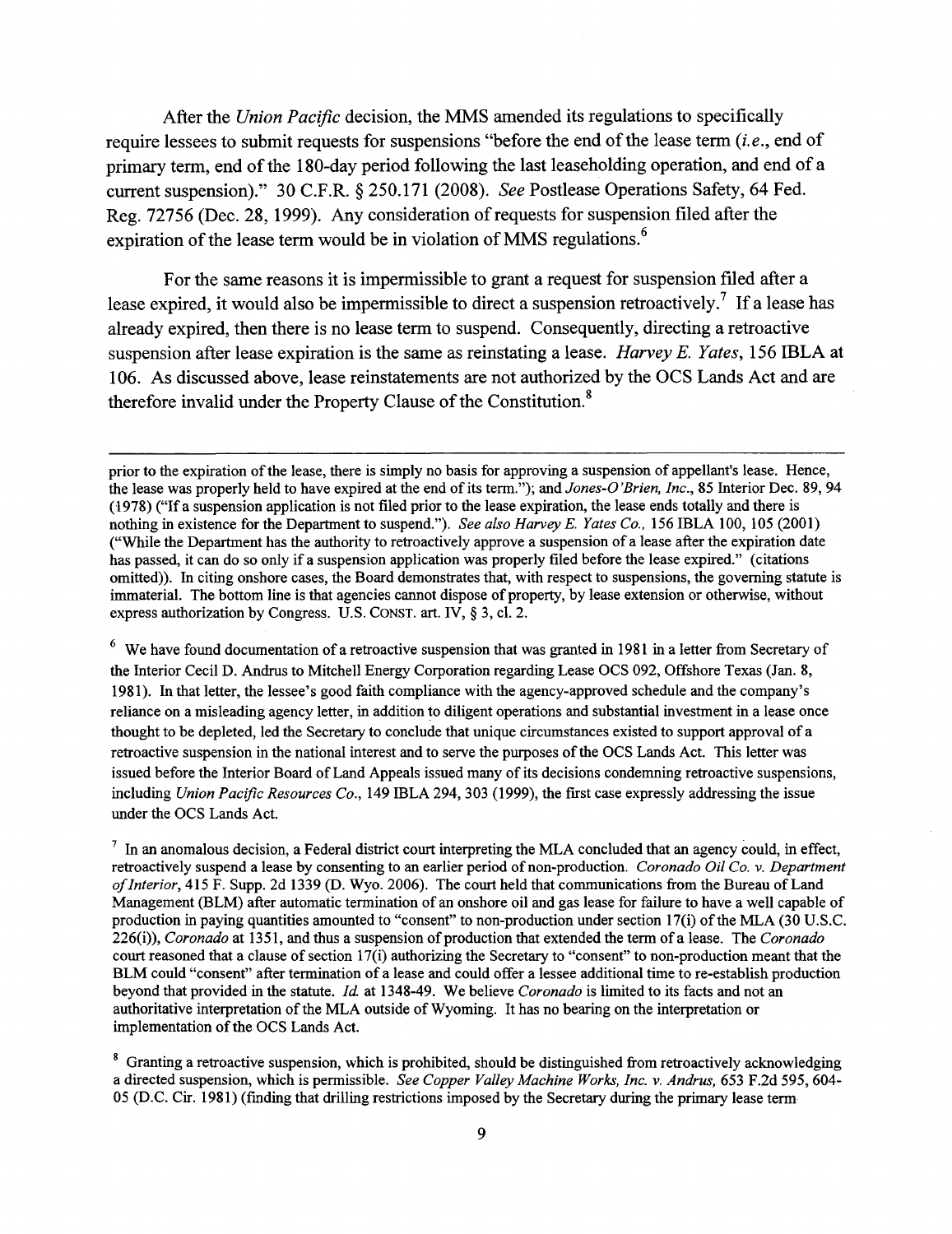The authority Congress granted to the Department in the OCS Lands Act to regulate suspensions must be harmonized with the provision of the OCS Lands Act setting the term of OCS leases. Because a suspension tolls the expiration of a lease and extends the lease term by the length of that suspension, granting or directing a suspension after a lease has expired would give the lessee not only the entire lease term, but additional time as well. Such a retroactive suspension would, in effect, extend the term of a lease beyond that authorized by Congress.<sup>9</sup>

Furthermore, any post-expiration "suspension" that would permit the use of the lease for a greater length of time than authorized is inconsistent with the rationale for extending the lease term during a suspension. <sup>10</sup> The Secretary cannot authorize beneficial use of a lease during a suspension of operations and production. *Oil* & *Gas Lease Suspension,* M-36953, 92 Interior Dec. 293, 297 (1985). **In** this opinion construing the Mineral Leasing Act, Solicitor Richardson stated of that statute's provision authorizing suspensions,

Section 39 cannot be used to expand the actual period [of] beneficial use granted a lessee beyond that prescribed by Congress, no matter how justified such an expansion appears in a given case. Section 39 can only serve to postpone the period of beneficial use in order to preserve the length of this use specified by the Act.

92 Interior Dec. at 297. While operations are permitted during a "suspension of production," such a suspension may only be granted after there has been production. *Id.* at 301 (citing *H K. Riddle,* 62 Interior Dec. 81, 87 (1955)).

The prohibition on retroactive suspensions does not unfairly burden lessees. All persons dealing with the government are presumed to have knowledge of its regulations. *Harvey E. Yates Co.,* 156 IBLA at 106 ("A lessee is expected to understand its obligations under a lease and the applicable rules."); *Coronado Oil Co.,* 52 IBLA 308, 312 (1981) ("All persons dealing with the Government are presumed to have knowledge of relevant statutes and duly promulgated regulations. 44 U.S.C. §§ 1507, 1510 (1976)"). Furthermore, each lessee is responsible for protecting its own interests. *Harvey* E. *Yates Co.,* 156 IBLA at 106, 107. Therefore, each lessee

amounted to a directed suspension, and, after the lease expired for lack of a well capable of production, requiring the Secretary to recognize the suspension retroactively and extend the lease).

<sup>&</sup>lt;sup>9</sup> The lease term is not improperly extended, however, when the MMS grants, after a lease would expire, a request for a suspension that was filed before the lease expired. In that situation, the filing of the suspension request is timely, and the request tolls the expiration of the lease until the MMS acts upon the request. *See Union Pacific Resources, Co.,* 149 IBLA at 303 ("a lease cannot be suspended retroactively unless the request for a suspension is pending before the Department when the lease expires"); *Jones-O 'Brien, Inc.,* 85 Interior Dec. at 94-95 ("An application filed before the lease expires can be viewed as preserving the right ofthe Department to act on the application.").

<sup>&</sup>lt;sup>10</sup> This is different than the situation where government action has already prevented the beneficial use of the lease as in *Copper Valley Machine Works, Inc.,* 653 F.2d at 604-05.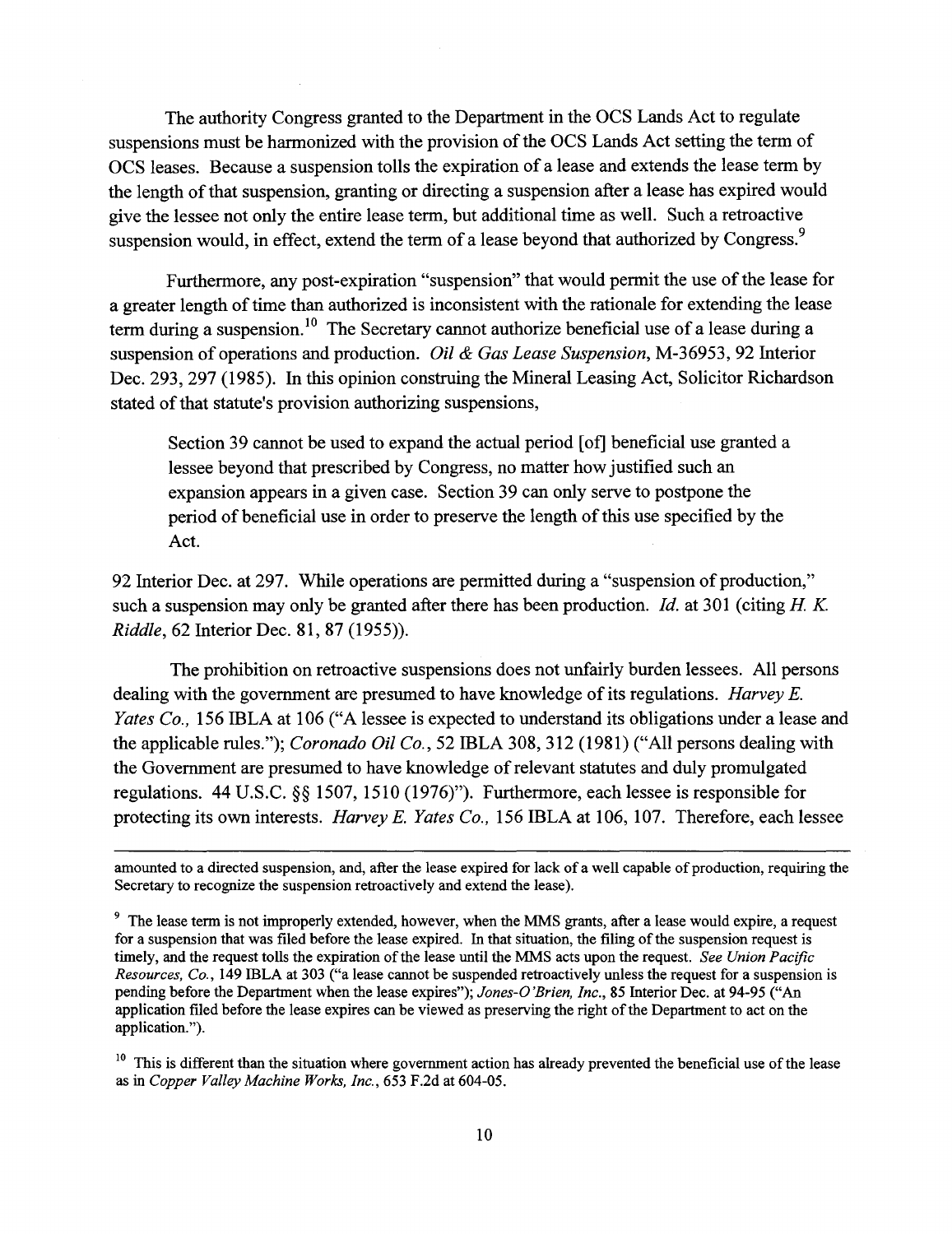should understand that any lease continued beyond its initial period will expire unless certain activities are performed or the lessee requests a suspension before the passing of the applicable time period. It is the lessee's responsibility to protect its interests by making sure it requests a suspension on time.<sup>11</sup> This should be even easier for lessees to do than it was in 1983 because the regulations have been amended to allow more time, 180 days, to resume operations or request a suspension.

## IV. Conclusion

Through the Property Clause of the United States Constitution, only Congress is given the authority to dispose of Federal property. An agency may dispose of property only under the authority delegated to it by Congress. Nothing in the DCS Lands Act authorizes the MMS to revive expired leases, thereby granting rights to property that has, by operation of law, reverted to the United States.

This prohibition on the revival of expired leases is not something the MMS can overcome by regulation. Whether the action is called a reinstatement, revival, or retroactive suspension is immaterial. Any of these actions taken with respect to a lease issued under the OCS Lands Act are prohibited based on the Property Clause of the Constitution and require congressional authorization to change. *Compare* Mineral Leasing Act, 30 U.S.C. § 188, which authorizes reinstatement of onshore oil and gas leases in certain situations.

Furthermore, the MMS is bound by the regulations it has promulgated under the OCS Lands Act. It cannot, for example, act on an application for suspension filed after a lease has expired. Allowing retroactive suspensions in contravention of statute and regulations would create an alternate scheme oflease maintenance that cannot be consistently applied and may not be uniformly available. Moreover, the MMS undermines its governing statute and regulations by choosing when to abide by them and when to ignore them. Lessees, in tum, might choose to ignore MMS authorities on the assumption that the MMS can forgive their failure. If lessees believe their leases may be retroactively extended or reinstated, they may be inclined to postpone diligent development of oil and gas leases until the very end of their leases, thus diminishing the ability of Federal resources to contribute to the Nation's energy supply. *Jones-O'Brien, Inc., 85* Interior Dec. at 94 n.9, 96. Finally, revival of expired leases undermines the direction in the OCS Lands Act to issue leases for a defmed term because it would allow a lessee not only the

<sup>&</sup>lt;sup>11</sup> Not only must the request for suspension be timely, 30 C.F.R. § 250.171, but lessees must ensure that other necessary approvals have been obtained before a lease expires so that the request for suspension is credible. In *ATP Oil and Gas Corp.,* 173 lELA at 260-61, the Board faulted the lessee for failure to have an approved exploration plan (EP) and application for permit to drill (APD) when it applied for a suspension: "Nothing in the regulatory scheme expects MMS to approve such documents for purposes of extending a lease that would otherwise expire for nondevelopment. To the extent ATP filed these documents at the last minute, expecting MMS to approve plans for a well ATP plainly could not drill before the lease term ended, it was effectively asking MMS to approve the EP and APD so it could obtain [a suspension of operations], not for lease activity that in any event it could not perform." *Id.* at 261.